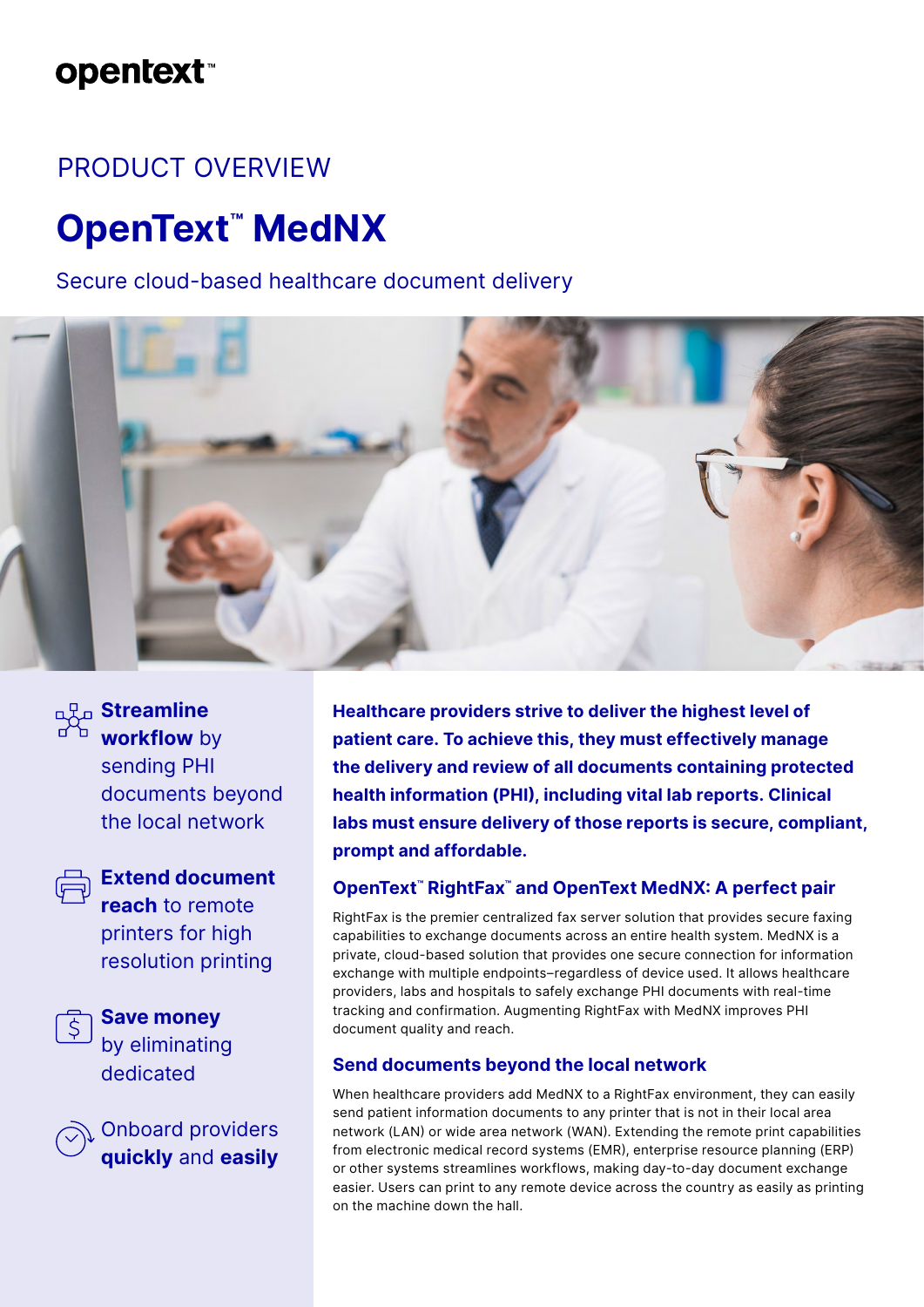# **opentext™**

# **Document delivery tracking**

An easy-to-use portal provides the delivery status of every document, including vital lab reports, with MedNX real-time tracking and delivery confirmation. The MedNX tracking system identifies exactly when and where each file or document is delivered.

# **Delivery to providers' printers**

As a managed service, MedNX leverages existing technology and eliminates on-site distribution architecture. It consolidates all printing generated by applications onto one secure platform. This reduces costs by eliminating analog phone lines and using internet-based printing with printers already in providers' offices. There is no upfront investment and providers pay only for what they use through volume-based subscriptions.

# **Preserve high quality, complex images and documents**

The quality, clarity and readability of lab test documents play a key role in patient care. Printing more precise, detailed, full-color lab test results on a remote color printer can yield a better representation of an individual's health status than a traditional fax. For certain reports, the enhanced visual elements may help clinicians interpret test results more easily than from text-based, grayscale faxed reports.

Enhanced graphical elements on laboratory reports can provide a greater level of detail that may lead to more informed diagnoses and more precise treatment. For reference laboratories, being able to provide higher quality reports can lead to competitive advantage.



#### Figure 1: Compare the quality of these laboratory test reports

| <b>OpenText MedNX features</b>        | <b>Benefits</b>                                                                                                              |
|---------------------------------------|------------------------------------------------------------------------------------------------------------------------------|
| Extended reach of PHI documents to    | Delivers patient information to any printer that is not in the local area network                                            |
| remote printers                       | (LAN) or wide area network (WAN)                                                                                             |
| Enhanced quality of PHI documents for | Prints more precise, detailed, full-color lab test results on a remote color printer to                                      |
| more accurate diagnosis               | provide a better representation of an individual's health status                                                             |
| Quick, easy provider onboarding for   | Allows labs to more quickly acquire customers and enable them to do business                                                 |
| efficient workflow                    | with no need to change technology, infrastructure or processes.                                                              |
| Significant cost savings              | Eliminates dedicated outbound/remote telecommunications and maintenance of<br>on-premises report distribution infrastructure |